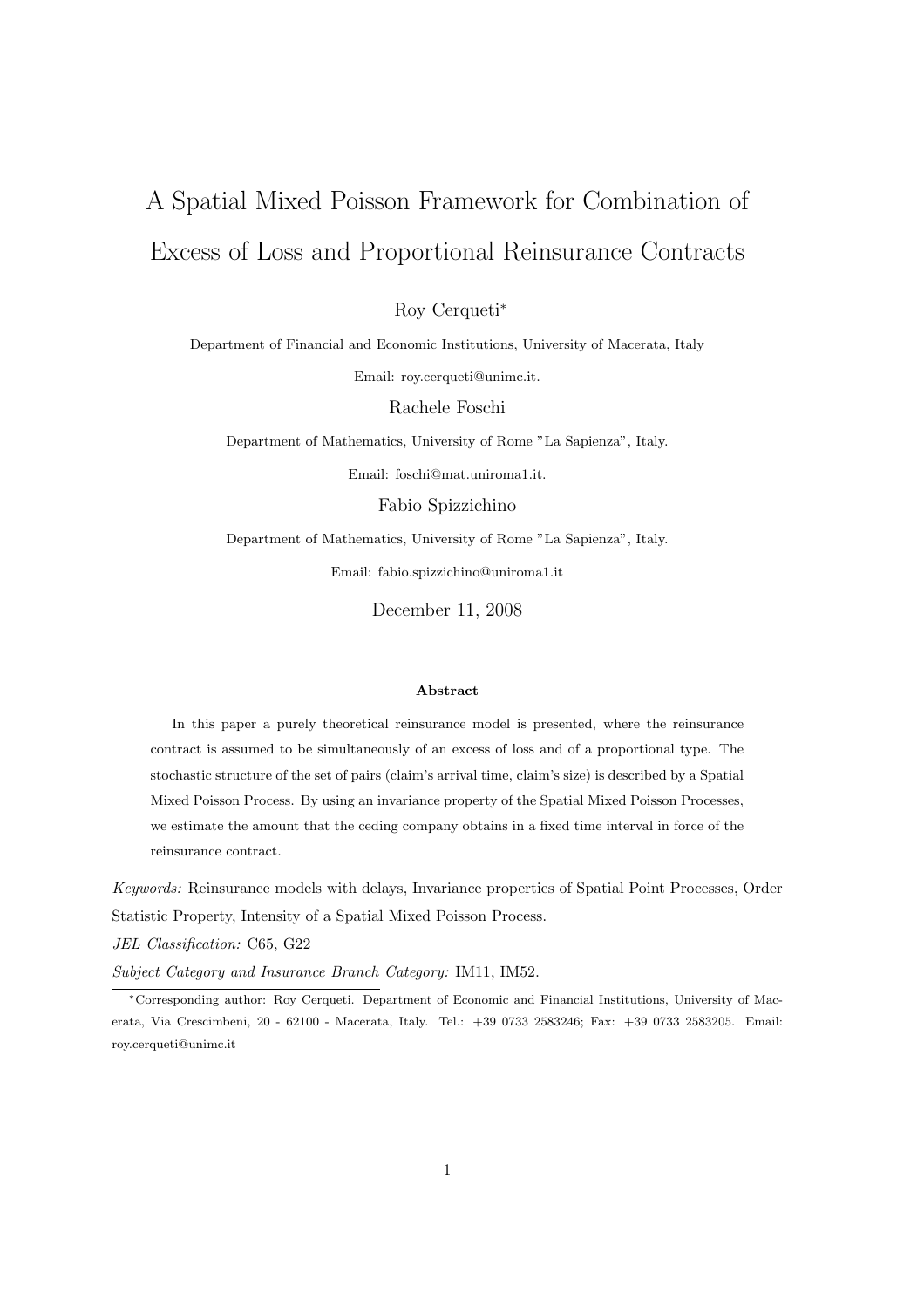## 1 Introduction

Insurance and reinsurance models have been the focus of a good part of actuarial research, and the interest on this topic is still growing.

Several approaches to describe reinsurance and to solve related optimization problems have been attempted in the actuarial literature, based on risk theory, economic game theory and stochastic dynamic control. The literature on these subjects is almost endless. Examples of research in each of these directions are the papers by Dickson and Waters (1996, 1997), Centeno (1991, 1997), Krvavych (2001) for risk theory; by Aase (2002), Suijs et al. (1998) for economic game theory; by Schmidli (2001, 2002), Hipp and Vogt (2001) and Taksar and Markussen (2003) for stochastic dynamic control.

In the field of insurance and reinsurance, Mixed Poisson processes are widespread both in the literature and in the applications. Mixed Poisson processes on the line and infinite-server queue models are very well known and used (see e.g. Grandell (1997)); but also a spatial setting can be useful in modelling several practical situations (e.g. spatial queues, see e.g. Cinlar (1995)).

We present here a case where a spatial setting turns out to be useful. Actually, we consider a reinsurance model based on Spatial Mixed Poisson Processes (SMPP, hereafter). Our perspective is purely theoretical, and we develop our model by using stochastic techniques grounded on invariance of the family of such processes under infinite-server queue-type transformations.

Reinsurance-type contracts are basically of two different kinds: proportional reinsurance and excess of loss reinsurance. In the proportional, or "pro rata" reinsurance, the reinsurer indemnifies the ceding company for a predetermined portion of the losses. In the case of excess of loss, or "non-proportional" reinsurance, on the contrary, the reinsurer indemnifies the ceding company for all losses or for a specified portion of them, but only if the claims' sizes fall within a prespecified band.

We are interested in the case when the reinsurance contract is simultaneously of a proportional and of a excess-of-loss type.

The combination of excess of loss and proportional reinsurance has been in fact widely used to construct reinsurance models. Centeno (1985) proposed a statistical combination, searching for the optimal one, by using three moment functions of the insurer's retained risk. In Schmitter (1987) the optimal linear combination between the two types of reinsurance has been determined, as a constrained optimization problem. Hurlimann (1994a-c) focuses on the hedge properties of a mixed proportional-excess of loss reinsurance contract. Other papers in this field are Centeno (1986, 2002), Kaluszka (2001), Schmitter (2001) and Verlaak and Beirlant (2003), who also consider optimal solutions for a quota share-excess of loss combination.

A common feature of the most part of the quoted papers is that optimality coincides with the minimization of the ruin probability of the insurance company. The claims' sizes are assumed to be independent and identically distributed, and the arrival times to follow a Poisson process.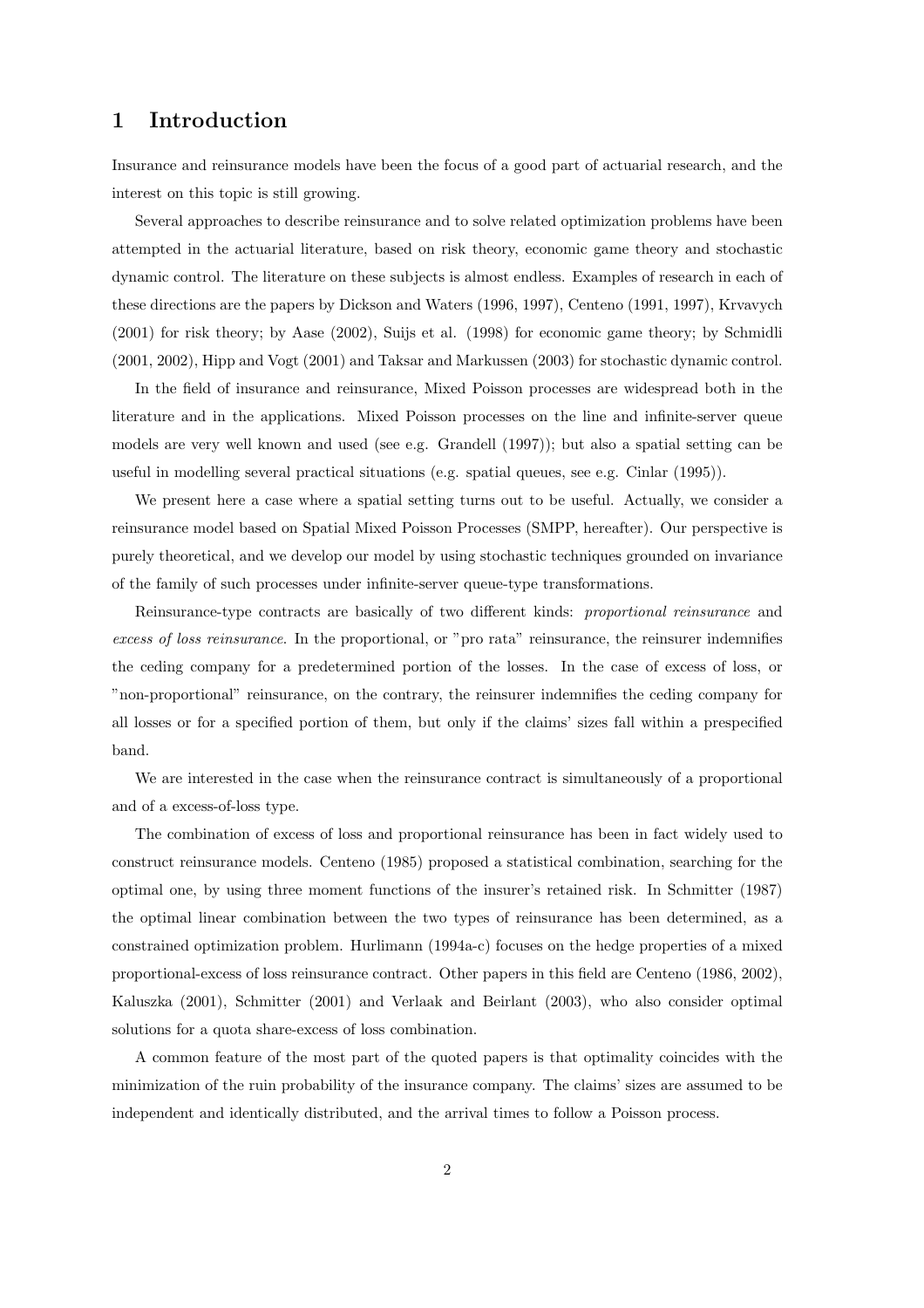The ceding company is hereafter denoted by  $C_A$  and the reinsurer company by  $C_B$ .

In the present paper, we will deal with the estimate of the amount that  $\mathcal{C}_{\mathcal{A}}$  obtains from  $\mathcal{C}_{\mathcal{B}}$  in a fixed time interval, based on the information collected in a previous period. The knowledge of this quantity, in fact, is important for  $\mathcal{C}_{\mathcal{A}}$  in the construction of suitable financial strategies.

In order to describe our model, we consider the spatial point process  $R = \{(T_i, C_i)\}_{i \in \mathbb{N}}$ , where the coordinates  $T_i$  and  $C_i$  represent, respectively, the arrival time and the size of the *i*-th claim. As natural, we assume that the random variables  $C_i$ 's are i.i.d. and independent of the one-dimensional process  $\{T_i\}_{i\in\mathbf{N}}$ .

At time  $T_i$ ,  $\mathcal{C}_{\mathcal{A}}$  notifies  $\mathcal{C}_{\mathcal{B}}$  on the received claim. After a random delay,  $\mathcal{C}_{\mathcal{B}}$  will turn to  $\mathcal{C}_{\mathcal{A}}$  a fixed percentage of the claim's size  $C_i$ , in agreement with the proportional part of the reinsurance contract.

The delay is considered to be random in that it depends on several factors, not completely under the control of the two companies. In particular, we assume here that such a delay is correlated with the claim's size  $C_i$ .

We thus obtain a transformed point process  $N$ , whose points represent the shares of single claims corresponded by  $\mathcal{C}_{\beta}$  to  $\mathcal{C}_{\mathcal{A}}$  and the related delayed time.

The usual insurance models concern with a claims' arrival process that follows a Mixed Poisson Process. In our framework, the circumstance that the delay and the claim's size are correlated motivates our choice to treat  $R$  as a spatial point process. Some more explanation on this point will be given in the final section.

More specifically, we will assume R to be a SMPP and fix a ("baseline") intensity measure and a probability distribution for the intensity-parameter.

This assumption guarantees mathematical results that fit the financial intuition. Furthermore, the usual model where the arrival process is Mixed Poisson and the claims' sizes are i.i.d. can be obtained as a special case of our framework.

For our purposes, we need some results concerning random transformations of SMPP's. More precisely, we use the fact that a spatial point process obtained from a SMPP by means of a special type of transformation is still a SMPP (see Foschi and Spizzichino (2008)). In view of this result, we can easily deal with a model where the reinsurance contract is simultaneously of a proportional and of an excess-of-loss type by using these techniques.

The remaining part of the paper is organized as follows. Section 2 contains some basic definitions and results on SMPP's. In Section 3 we present and discuss the insurance model built in the new framework of spatial point processes theory. In Section 4 we compute the conditional expected value of the amount to be received by  $C_A$  from  $C_B$  in a fixed time interval. This procedure is based on the computation of the expected value, of the number of points of the process  $N$  in a fixed region. Section 5 contains some conclusions.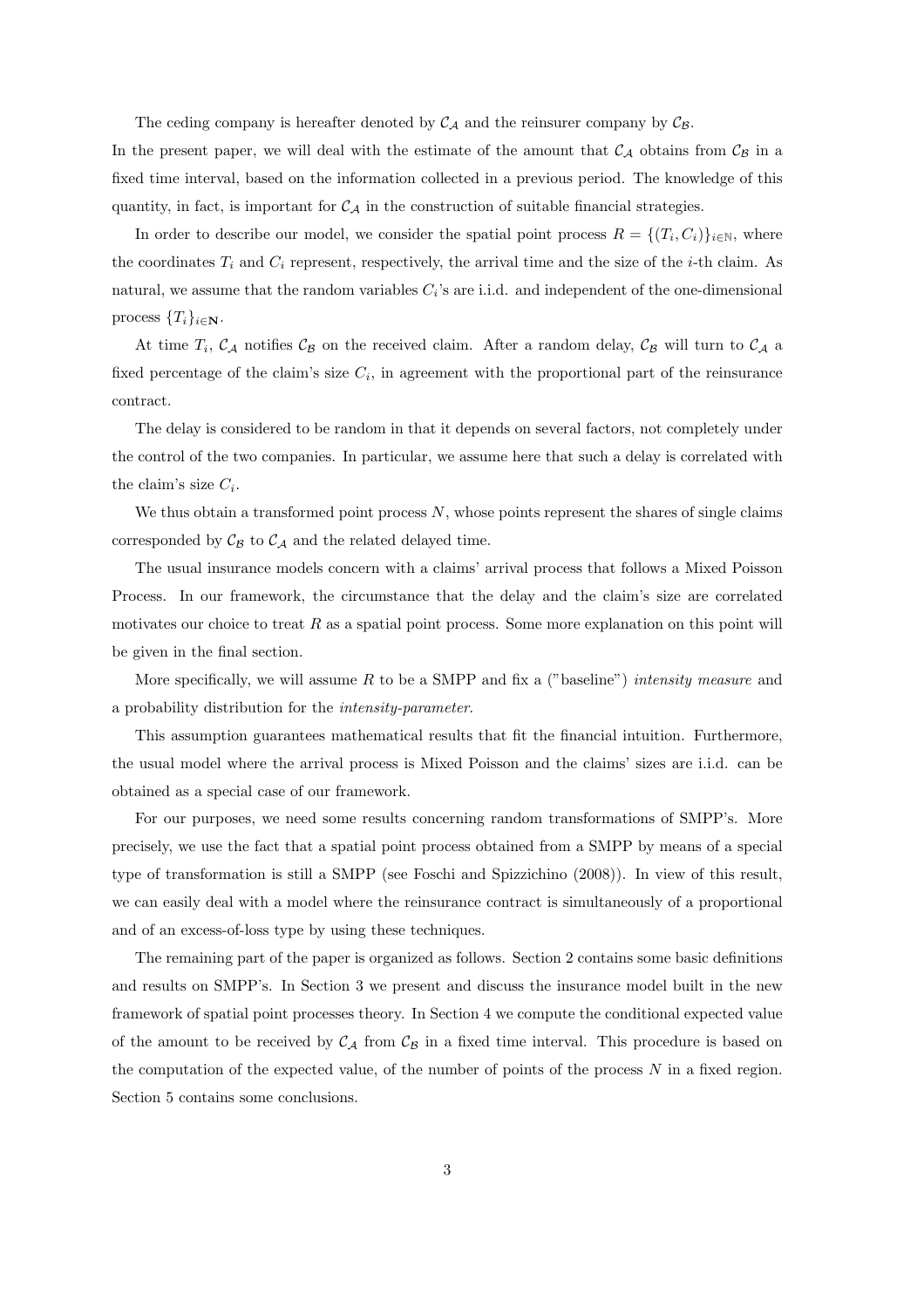## 2 Invariance property and parameter estimate for SMPP's

Let  $R \equiv \{X_{\alpha}\}_{{\alpha \in A}}, X_{\alpha} \in \mathcal{X} \subseteq \mathbb{R}^k$  for any  ${\alpha \in A \subseteq \mathbb{N}},$  be a spatial point process (see e.g. Daley and Vere-Jones (1988), Stoyan, Kendall and Mecke (1995)) defined on some probability space  $(\Omega, \mathcal{F}, P)$ . For any  $\alpha \in A$ , let  $W_{\alpha}$  be a random variable defined on  $(\Omega, \mathcal{F}, P)$  and taking values on a set  $\mathcal{W} \subseteq \mathbb{R}^n$ for some  $n \in \mathbb{N}$ . Furthermore, a transformation  $\phi$ ,

$$
\phi: \mathcal{X} \times \mathcal{W} \to \mathcal{Y} \subseteq \mathbb{R}^k,
$$

is given, such that  $\phi(\cdot, w) : \mathcal{X} \to \mathcal{Y}$  is measurable and one-to-one for any fixed  $w \in \mathcal{W}$ . Now, we consider the transformed spatial point process  $N \equiv \{Y_{\alpha}\}_{{\alpha \in A}}$  where

$$
Y_{\alpha} = \phi\left(X_{\alpha}, W_{\alpha}\right). \tag{1}
$$

We can also write

$$
N=\Phi_{\phi}\left(R,\mathbf{W}\right),\,
$$

where  $\mathbf{W} = \{W_{\alpha}\}_{{\alpha} \in A}$ .

Spatial Mixed Poisson Processes are particular spatial point processes. Let us consider a measure space  $(\mathbb{R}^k, \mathcal{B}(\mathbb{R}^k), M)$ , where  $\mathcal{B}(\mathbb{R}^k)$  is the Borel  $\sigma$ -algebra and M is absolutely continuous with respect to the Lebesgue measure. We also introduce the probability distribution  $U : [0, +\infty) \to [0, 1]$ of a r.v. Λ. We recall the definition of SMPP.

**Definition 1** (SMPP). A spatial process  $N$  is Mixed Poisson with mixing distribution  $U$  and baseline intensity measure  $M(\cdot)$  if, for  $I \in \mathcal{B}(\mathbb{R}^k)$  and for  $n \in \mathbb{N}$ ,

$$
P(N(I) = n) = \int_0^\infty e^{-\lambda M(I)} \frac{[\lambda M(I)]^n}{n!} dU(\lambda).
$$
 (2)

Among several properties of SMPP's, we in particular recall below two important facts that will be used in the following. These results are well known in the case of Poisson processes on the line (see Renyi (1967)) and can be easily extended to spatial Poisson processes and, subsequently, to spatial Mixed Poisson processes.

#### Lemma 2. A Spatial Mixed Poisson process is a simple point process.

*Proof.* Since  $M(\cdot)$  is absolutely continuous with respect to Lebesgue measure, if I has null Lebesgue measure, then  $\overline{a}$ 

$$
P(N(I) = n) = \begin{cases} 0 & n = 1, 2, ..., \\ 1 & n = 0. \end{cases}
$$

 $\Box$ 

Remark 3. By the simplicity of the process also the countability of its points follows. Hence we can assume the index set A to be a subset of N.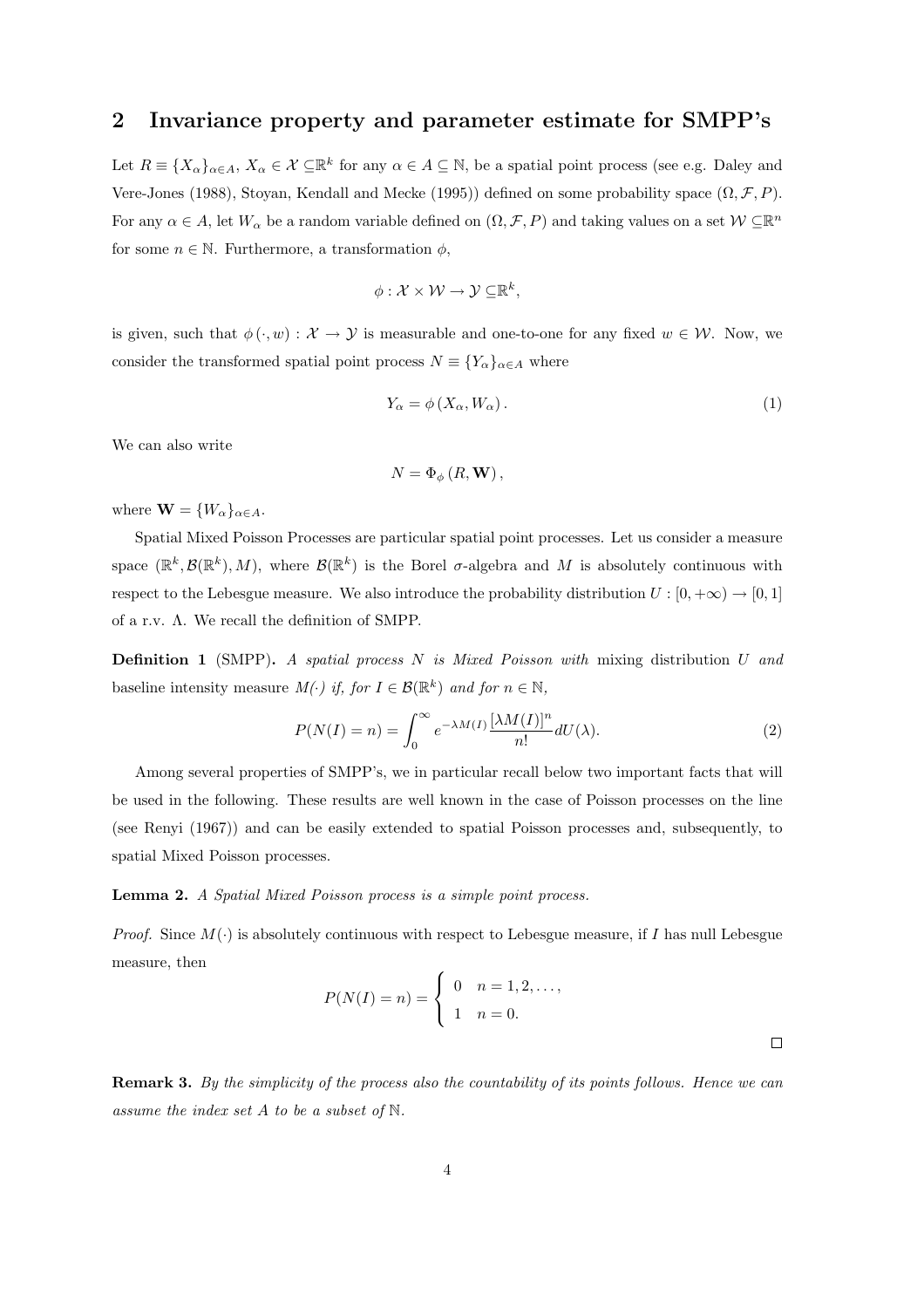**Lemma 4.** Let  $I_1, \ldots, I_m$  be disjoint subsets of  $\mathbb{R}^k$ , with  $I_1, \ldots, I_m \in \mathcal{B}$ ; N is a spatial Mixed Poisson process if and only if  $N(I_1), \ldots, N(I_m)$  are conditionally independent and Poisson distributed given Λ.

The following theorem is already known in literature (see e.g. Cinlar (1995)), but we state it here in a form that is convenient for our use. A proof, grounded on geometrical arguments and based on the Order Statistic Property of SMPP's, has been provided in Foschi and Spizzichino (2008).

**Theorem 5.** Let R be a SMPP with mixing distribution U and baseline intensity measure M. Let furthermore be  $\mathbf{W} = \{W_{\alpha}\}\$ be i.i.d., with distribution G and independent of R. Then  $N = \Phi_{\phi}(R, \mathbf{W})$  is a SMPP with the same mixing distribution U and intensity measure

$$
M^*(J) = \int_{\mathbb{R}^n} M(\phi_w^{-1}(J)) dG(w).
$$

Theorem 5 will be applied next in an inference problem about the transformed process.

We consider two regions  $I \subseteq \mathcal{X}, J \subseteq \mathcal{Y}$  and a third region  $H \subseteq \mathcal{Y}$  not coinciding nor strictly contained in J. We aim at estimating the number of points of N fallen in  $H$ , knowing the restriction of the processes  $R$  and  $N$  to the regions  $I$  and  $J$  respectively.

In the following Theorem 7, we provide a formula for the conditional probability of the event  $\{N(H) = n\}$  under partial observations of both the process R and N. Conditioning events are then of the type  $\{R(I) = n', N(J) = n''\}$ . This formulation does not prevent us from counting points more than once. We need to know how many such points are and how many times they are numbered. This corresponds to know the number  $N(H \cap J)$  of points fallen in the intersection of the two regions in the same space and the numbers of points of R fallen in I and sent by the transformation  $\phi$  into J or into H. The latter quantities are represented by the r.v.'s  $N_{(I)}(J)$  and  $N_{(I)}(H)$  respectively, that, for any  $I \subseteq \mathcal{X}$  and  $J, H \subseteq \mathcal{Y}$ , are defined by

$$
N_{(I)}(K) \equiv \sum_{\alpha \in A} \mathbf{1}_{\{\phi(X_{\alpha}, W_{\alpha}) \in K\}} \mathbf{1}_{\{X_{\alpha} \in I\}}, \qquad K \in \{J, H\}.
$$
 (3)

**Remark 6.** For a given  $I \subseteq \mathcal{X}$ ,  $N_{(I)}$  can be thought of as a SMPP of its own, with mixing distribution U and baseline intensity measure

$$
M_{(I)}^*(J) = \int_{\mathbb{R}^n} M(I \cap \phi_w^{-1}(J)) dG(w).
$$

As to the points fallen in  $H\cap J$ , Foschi and Spizzichino (2008) provide a formula for the estimation of  $N(H)$  given the observation of  $N(J)$  and show that, without loss of generality, the regions J and H can be assumed disjoint.

We need to know, instead, the number of the points  $X_\alpha$ 's such that  $X_\alpha \in I$  and  $\phi(X_\alpha, W_\alpha) \in$  $J \cup H$ ; we then assume, more precisely, that we also observe an event of the type

$$
E_{(l,m)}\equiv \{N_{(I)}(H)=l, N_{(I)}(J)=m\},\ \ l,m\in\mathbb{N}\cup\{0\}.
$$

We can now state the following theorem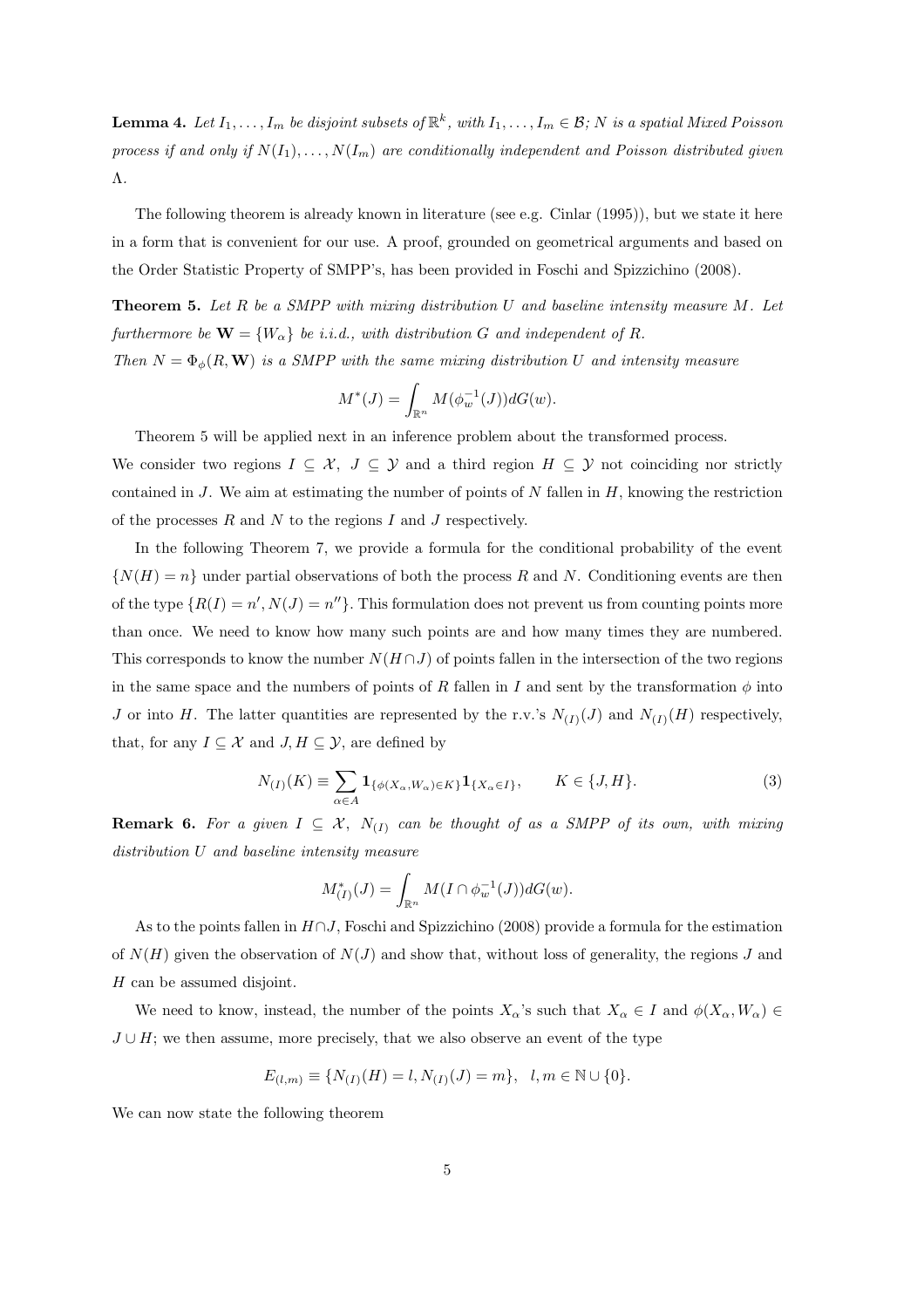Theorem 7. For arbitrary subsets I, J, H, we have

$$
P(N(H) = n|R(I) = n', N(J) = n'', E_{(l,m)})
$$
\n
$$
= \int_0^\infty \frac{[\lambda M_{(\bar{I})}^*(H)]^{n-l}}{(n-l)!} e^{-\lambda M_{(\bar{I})}^*(H)} u(\lambda; I, J, n', n'', m) d\lambda,
$$
\n(4)

where

$$
u(\lambda; I, J, n', n'', m) = \frac{\lambda^{n'' - m + n'} e^{-\lambda [M_{(I)}^*(J) + M(I)]} u(\lambda)}{\int_0^\infty \lambda^{n'' - m + n'} e^{-\lambda [M_{(I)}^*(J) + M(I)]} u(\lambda) d\lambda}.
$$
(5)

*Proof.* First of all, we assume, without loss of generality, that  $H \cap J = \emptyset$ . We compute conditional probabilities of the type in (4) under the special condition  $l = 0, m = 0$ . Under this condition, we can write

$$
P(N(H) = n|R(I) = n', N(J) = n'', E_{(l,m)}) =
$$
  
= 
$$
\frac{P(N(H) = n, N(J) = n''|R(I) = n', E_{(l,m)})}{P(N(J) = n''|R(I) = n', E_{(l,m)})} =
$$
  
= 
$$
\frac{\int_{0}^{\infty} \frac{[\lambda M^{*}(H)]^{n}}{n!} e^{-\lambda M^{*}(H)} \lambda^{n''} e^{-\lambda M^{*}(J)} \lambda^{n'} e^{-\lambda M(I)} u(\lambda) d\lambda}{\int_{0}^{\infty} \lambda^{n''} e^{-\lambda M^{*}(J)} \lambda^{n'} e^{-\lambda M(I)} u(\lambda) d\lambda} =
$$
  
= 
$$
\int_{0}^{\infty} \frac{[\lambda M^{*}(H)]^{n}}{n!} e^{-\lambda M^{*}(H)} u(\lambda; I, J, n', n'', m) d\lambda.
$$

Actually, we now show that the latter formula can, however, be used to deal with the general situation, where  $l$  and  $m$  can be strictly positive.

In order to apply the previous formula to this case, we have to write the event  $\{N(H) = n | R(I) =$  $n', N(J) = n'', E_{(l,m)}$  in terms of suitable r.v.'s, such that the points numbered by them are counted only once.

Denoting with  $\overline{I}$  the complementary set of I, the conditional probability in (4) is equal to

$$
P\left\{N_{(\bar{I})}(H) = n - l, N_{(I)}(H) = l | N_{(\bar{I})}(J) = n'' - m, N_{(I)}(\overline{H \cup J}) = n' - l - m, E_{(l,m)}\right\}.
$$
 (6)

Then we have

$$
P\left\{N_{(\bar{I})}(H) = n - l|N_{(\bar{I})}(J) = n'' - m, E_{(l,m)}, N_{(I)}(\overline{H \cup J}) = n' - l - m\right\} =
$$
  

$$
\frac{P\left\{N_{(\bar{I})}(H) = n - l, N_{(\bar{I})}(J) = n'' - m|E_{(l,m)}, N_{(I)}(\overline{H \cup J}) = n' - l - m\right\}}{P\left\{N_{(\bar{I})}(J) = n'' - m|E_{(l,m)}, N_{(\bar{I})}(\overline{H \cup J}) = n' - l - m\right\}}.
$$
 (7)

It is easy to prove that, for  $H \cap J = \emptyset$ , the conditioning events  $E_{(l,m)}$  and  $\{N_{(I)}(H \cup J) = l + m\}$ are equivalent (see also Foschi and Spizzichino (2008), where the Order Statistic Property of SMPP is explored). Thus

$$
\{E_{(l,m)}, N_{(I)}(\overline{H \cup J}) = n' - l - m\}
$$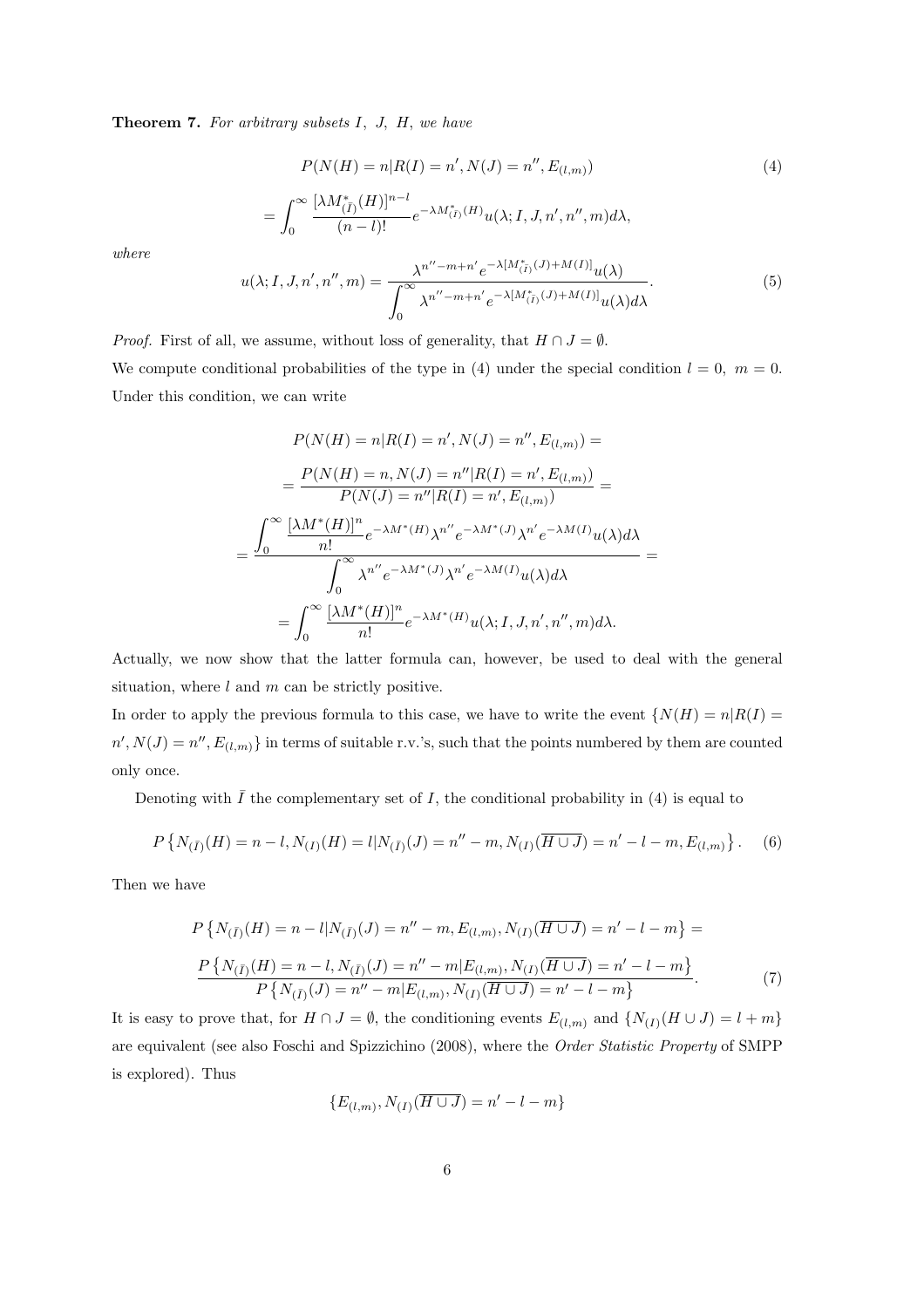is equivalent to  $\{N_{(I)}(\mathbb{R}^k) = n'\}$ , i.e.  $\{R(I) = n'\}$ . This last argument allows us to compute

$$
P(N(H) = n|R(I) = n', N(J) = n'', E_{(l,m)}) =
$$
\n
$$
= \frac{\int_0^\infty \frac{\lambda^{n-l+n''-m+n'}[M_{(\bar{I})}^*(H)]^{n-l}}{(n-l)!} e^{-\lambda[M_{(\bar{I})}^*(H) + M_{(\bar{I})}^*(J) + M(I)]} u(\lambda) d\lambda}{\int_0^\infty \lambda^{n''-m+n'} e^{-\lambda[M_{(\bar{I})}^*(J) + M(I)]} u(\lambda) d\lambda},
$$
\n(8)\n  
\nis.

that is the thesis.

Remark 8. Theorem 7 also provides an estimate of the parameter Λ. We notice, in fact, that  $u(\lambda; I, J, n', n'', m)$  coincides with the posterior distribution of  $\Lambda$  given the observation of the event  ${R(I) = n', N(J) = n'', N_{(I)}(J) = m}, i.e. u(\lambda; I, J, n', n'', m) = u(\lambda | R(I) = n', N(J) = n'', N_{(I)}(J) = m$  $m$ ).

#### 3 The model

This section describes the aforementioned reinsurance model in a SMPP framework. We assume that the reinsurance contract between the companies  $\mathcal{C}_{\mathcal{A}}$  and  $\mathcal{C}_{\mathcal{B}}$  becomes operative at time 0. Our analysis will be here restricted to a time interval

$$
\mathcal{I} := [T^*, T^* + s]
$$

with  $T^* > 0$ , i.e. we only consider the claims such that  $T_i \in \mathcal{I}$ . The company  $\mathcal{C}_{\mathcal{A}}$  receives a claim of size  $C_i$  at a random time  $T_i$  according to a Mixed Poisson process, and  $T_i$  takes values in  $\mathcal{I}$ .

In view of the excess of loss part of the reinsurance contract, we assume that there exists a lower bound  $\gamma > 0$  for the claims reinsured by  $\mathcal{C}_{\mathcal{B}}$ . Substantially, the claims must have a size large enough, in order to let  $C_A$  exercise the reinsurance contract, and the threshold size is a deterministic constant, fixed by the insurance companies.

We then consider hereafter only claims of size larger than  $\gamma$ . We also consider an upper threshold Γ for the claim amount.

At time  $T_i$ ,  $\mathcal{C}_A$  notifies  $\mathcal{C}_B$  on the received claim. After a random delay  $\tau_i$ ,  $\mathcal{C}_B$  will turn to  $\mathcal{C}_{\mathcal{A}}$  a fixed percentage  $v \in (0,1)$  of the claim's size  $C_i$ , accordingly with the proportional part of the reinsurance contract. In view of this fixed value  $v$ , the amount of repayment is contained in the interval  $[v\gamma, v\Gamma]$ . We then denote by  $\Psi_i = v \cdot C_i$  the reimbursement received from  $C_B$  for the *i*-th claim. The delay  $\tau_i$  is random in that it depends on several factors, not completely under the control of the two companies. In particular, we assume here that  $\tau_i$  is related to the claim's size  $C_i$ . More precisely, for fixed  $i \in \mathbb{N}$ , we consider the delay as a positive r.v.'s, defined by  $\tau_i := C_i W_i$ , where  $\{W_i\}_{i\in\mathbb{N}}$  are positive r.v., i.i.d. and independent of the process  $\{(T_i, C_i)\}_{i\in\mathbb{N}}$ . The times of repayments to  $\mathcal{C}_{\mathcal{A}}$  are given by  $L_i \equiv T_i + \tau_i$ .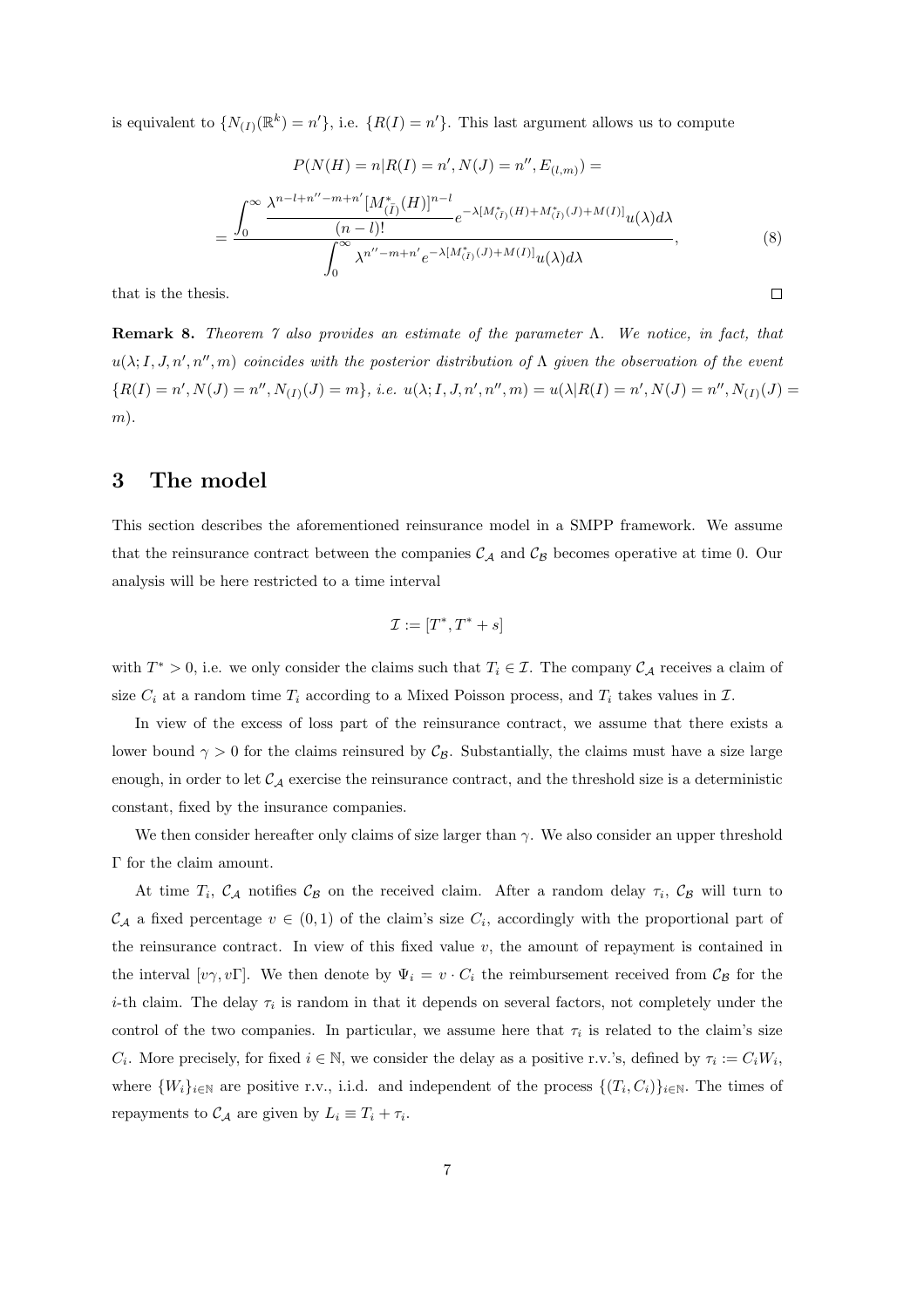We now consider the spatial point process

$$
R = \{ (T_i, C_i) \}_{i \in \mathbb{N}}.
$$

Furthermore, for given  $v \in (0, 1)$ , we denote by  $\phi_v$  the transformation

$$
\phi_v : \mathbb{R}_+ \times [\gamma, \Gamma] \times \mathbb{R}_+ \to \mathbb{R}_+ \times [v\gamma, v\Gamma]
$$

defined by

$$
\phi_v((T_i, C_i), W_i) = (T_i + C_i W_i, vC_i) = (L_i, \Psi_i). \tag{9}
$$

By means of the transformation  $\phi_v$ , we then define the process

$$
N = \{ (L_i, \Psi_i) \}_{i \in \mathbb{N}}.
$$

Remark 9. Theorem 5 implies that N is still a Mixed Poisson process. This fact is based on the measurability of the transformation defined in (9), as Theorem 5 requires. Function  $\phi_v$  in (9) synthesizes also the dependence between the delays  $L_i$  of claims and their size  $C_i$ . To sum up, a different assumption on the dependence structure of the involved processes, and a consequent different definition of  $\phi_v$ , can change the distributional result of N only when  $\phi_v$  is not measurable with respect to the couple  $(T_i, C_i)$ . Therefore, we can argue that our model allows a very general treatment of the stochastic dependence among claims' delays and sizes. Nevertheless, the particular choice of  $\phi_v$  in (9) seems to be in agreement with the empirical evidence and the existing literature.

We now consider the regions

$$
I \equiv \mathcal{I} \times [\gamma, \Gamma], \qquad J \equiv \mathcal{I} \times [v\gamma, v\Gamma]
$$

and define the random subset of indexes  $\{i_1, \ldots, i_K\} \subset \mathbb{N}$ , such that

$$
\{(T_{i_1}, C_{i_1}), \dots, (T_{i_K}, C_{i_K})\} = I \cap R.
$$

We notice that  $K \equiv |I \cap R| = R(I)$ . We also consider the random subset of indexes  $\{i'_1, \ldots, i'_{K'}\} \subseteq$  $\{i_1, \ldots, i_K\}$  such that

$$
\{\phi_v((T_{i'_1}, C_{i'_1}), W_{i'_1}), \ldots, \phi_v((T_{i'_{K'}}, C_{i'_{K'}}), W_{i'_{K'}})\} = J \cap N.
$$

We have that  $K' \equiv |J \cap N| = N(J)$ . Since the two regions I, J have the same projection I on the time axis, we can conclude that

$$
P(N(J) \le R(I)) = 1.
$$

**Remark 10.** We notice that the sets  $\{i'_1, \ldots, i'_{K'}\}$ ,  $\{i_1, \ldots, i_K\}$  are countable and, moreover, finite with probability 1. We also have  $\mathbb{E}[R(I)] < +\infty$  and  $\mathbb{E}[N(J)] < +\infty$ . This follows by Lemma 2 and by the fact that the regions I, J are bounded.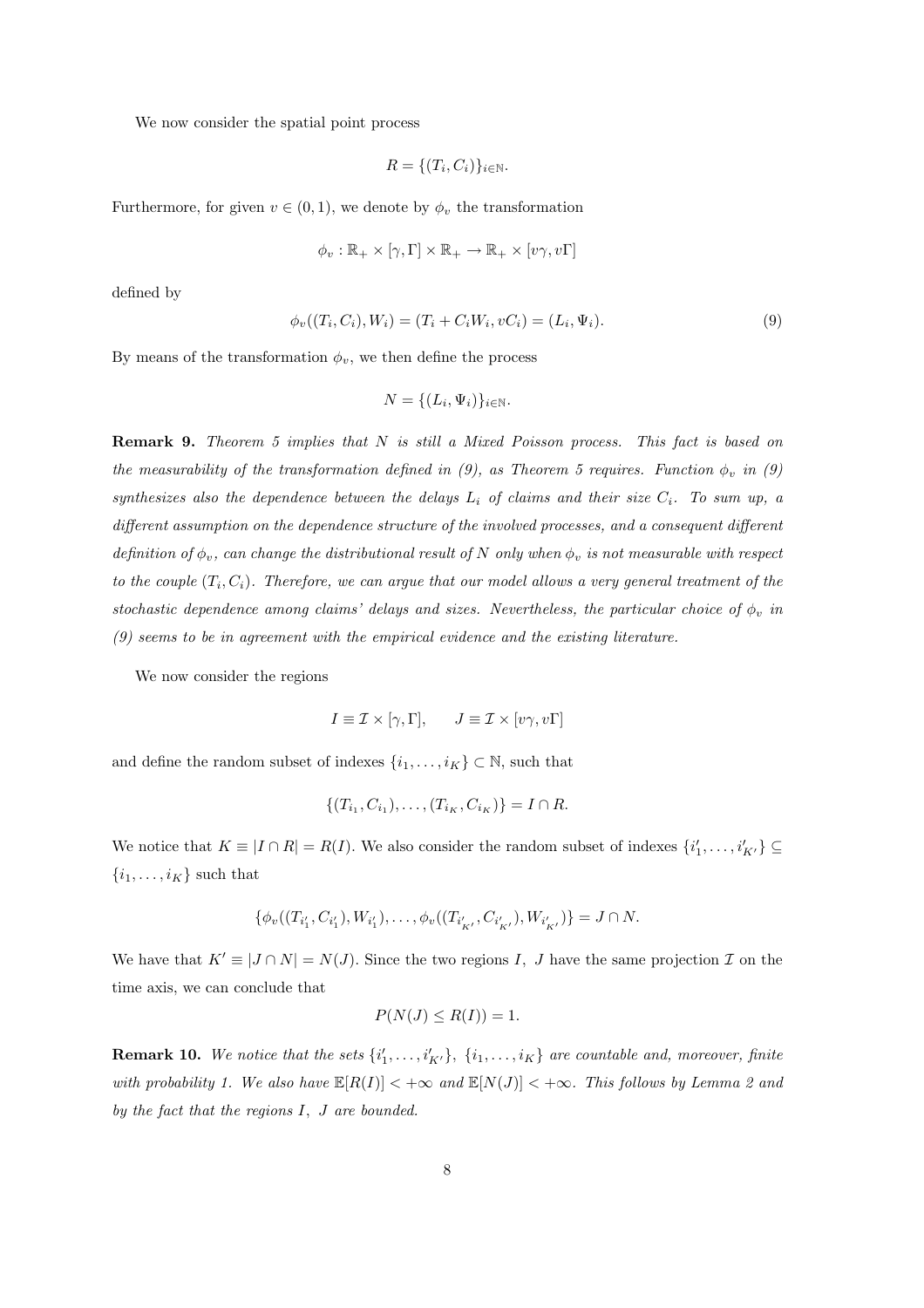#### 4 An estimation result

We are interested in the estimation of the amount that the company  $\mathcal{C}_{\mathcal{B}}$  will turn to  $\mathcal{C}_{\mathcal{A}}$  after  $T^* + s$ , in force of the reinsurance contract. We consider then a time interval  $\mathcal{H} = [\tilde{T}, \tilde{T} + r]$ , with  $r > 0$ and  $\widetilde{T} = T^* + s$ , and we define the rectangle

$$
H \equiv \mathcal{H} \times [v\gamma, v\Gamma].
$$

The points of N belonging to H represent the claims reimbursed by  $\mathcal{C}_{\mathcal{B}}$  to  $\mathcal{C}_{\mathcal{A}}$  in the time interval H. Let  $\Upsilon = \{j_1, \ldots, j_{K''}\}\$ be the random subset of indexes such that

$$
\{(L_{j_1}, \Psi_{j_1}), \dots, (L_{j_{K''}}, \Psi_{j_{K''}})\} = H \cap N.
$$

Notice then that  $K'' \equiv |H \cap N| = N(H)$ .

**Remark 11.** Since H is a normal domain, the condition  $(L_j, \Psi_j) \in H$  is equivalent to

$$
\begin{cases} L_j \in \mathcal{H}, \\ \Psi_j \in [v\gamma, v\Gamma]. \end{cases}
$$

We denote by Q the amount of the aggregate claim that  $\mathcal{C}_{\beta}$  corresponds to  $\mathcal{C}_{\mathcal{A}}$  during  $\mathcal{H}$ , i.e.

$$
Q \equiv \sum_{j \in \Upsilon} \Psi_j.
$$

In this section, we will be dealing with estimation of Q on the basis of the information collected in the period  $\mathcal{I} = [T^*, T^* + s]$ . More precisely, we will approximate the conditional expectation of Q given

- the number  $R(I)$  of the claims requested to the company  $C_A$  during the interval  $I$  and whose size is larger than  $\gamma$ ;
- the number  $N(J)$  of reimbursements made by  $\mathcal{C}_{\mathcal{B}}$  to  $\mathcal{C}_{\mathcal{A}}$  during  $\mathcal{I};$
- the number of claims received by  $\mathcal{C}_{\mathcal{A}}$  during  $\mathcal I$  and reimbursed by  $\mathcal{C}_{\mathcal{B}}$  to  $\mathcal{C}_{\mathcal{A}}$  during  $\mathcal I$ . Accordingly with formula (3), this quantity is  $N_{(I)}(J)$  and, obviously,  $N_{(I)}(J) \leq N(J)$ .

As we shall see, the approximation of the expected value of Q can be obtained by applying Theorem 7.

We proceed by considering the following partition of  $H$ :

$$
\Delta_k := \{H_s^{(k)}\}_{s=1,\ldots,k}, \qquad k \in \mathbb{N},
$$

where

$$
H_s^{(k)} := \mathcal{H} \times (c_{s-1}^{(k)}, c_s^{(k)}],
$$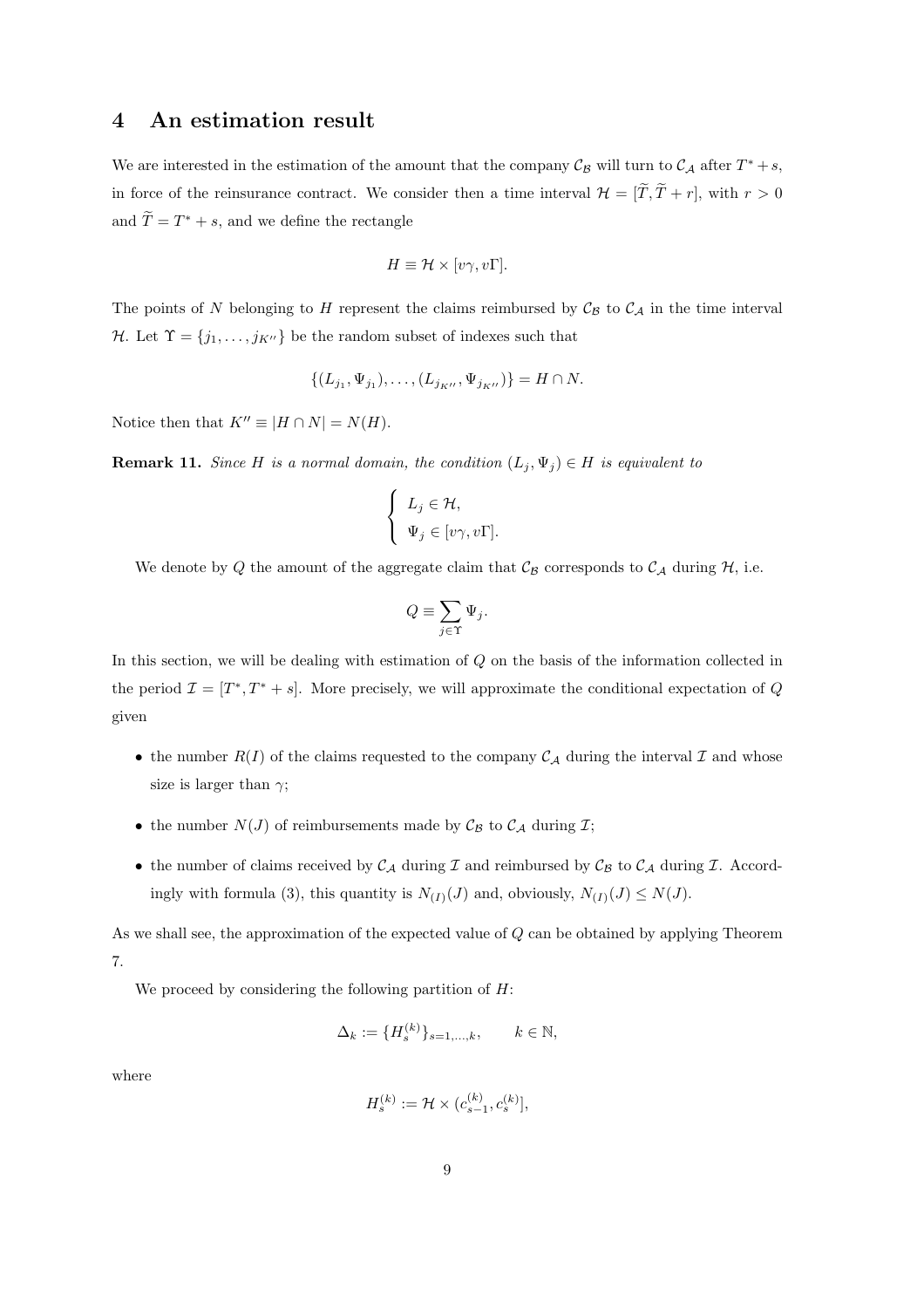with  $s = 1, \ldots, k, c_0^{(k)} = v\gamma, c_k^{(k)} = v\Gamma$  and, for each  $k, \{c_s^{(k)}\}$  is increasing w.r.t. s. The smaller is the length of the interval  $(c_{s-1}^{(k)}, c_s^{(k)}]$ , the better is the approximation of  $\Psi_j$ .

We denote by  $a_s^{(k)}$  the expected number of claims that will be paid by  $\mathcal{C}_{\mathcal{B}}$  to  $\mathcal{C}_{\mathcal{A}}$  in H with reimbursement amounts in  $(c_{s-1}^{(k)}, c_s^{(k)}]$ , for each  $s = 1, \ldots, k$ , conditional on the information collected in the previous period  $\mathcal{I}$ , i.e.

$$
a_s^{(k)} \equiv \mathbb{E}\Big[N(H_s^{(k)})|R(I) = n', N(J) = n'', N_{(I)}(J) = m\Big].\tag{10}
$$

The next result provides a closed form expression to compute  $a_s^{(k)}$ , for any  $k \in \mathbb{N}$  and  $s = 1, \ldots, k$ .

#### Proposition 12.

$$
a_s^{(k)} = \sum_{n=0}^{+\infty} \sum_{l=0}^n n \frac{[M_{(\tilde{I})}^*(H_s^{(k)})]^{n-l}}{(n-l)!} \frac{[M_{(I)}^*(H_s^{(k)})]^l}{l!} \int_0^{+\infty} \lambda^{n-l} e^{-\lambda M_{(\tilde{I})}^*(H_s^{(k)})} u(\lambda; I, J, n', n'', m) d\lambda
$$

$$
\int_0^{+\infty} \lambda^l e^{-\lambda M_{(I)}^*(H_s^{(k)})} u(\lambda; I, J, n', n'', m) d\lambda,
$$
*ere*
$$
\lambda^{n''-m+n'} e^{-\lambda [M_{(I)}^*(J)+M(I)]} u(\lambda)
$$

 $wh$ 

$$
u(\lambda; I, J, n', n'', m) = \frac{\lambda^{n'' - m + n'} e^{-\lambda [M_{(\bar{I})}^*(J) + M(I)]} u(\lambda)}{\int_0^\infty \lambda^{n'' - m + n'} e^{-\lambda [M_{(\bar{I})}^*(J) + M(I)]} u(\lambda) d\lambda}
$$

is the posterior distribution on  $\Lambda$  defined in Eq. 5.

Proof. The proof is articulated in three steps.

First of all, in Eq. 4, we replace the subset H with  $H_s^{(k)}$ . Then we write

$$
P(N(H_S^{(K)}) = n | R(I) = n', N(J) = n'', N_{(I)}(J) = m)
$$
  
= 
$$
\sum_{l=0}^{+\infty} P(N(H_S^{(K)}) = n | R(I) = n', N(J) = n'', N_{(I)}(H_S^{(K)}) = l, N_{(I)}(J) = m)
$$
  

$$
\cdot P(N_{(I)}(H_S^{(K)}) = l | R(I) = n', N(J) = n'', N_{(I)}(J) = m),
$$

where we remove the conditioning on the event  $N_{(I)}(H_S^{(K)})$  $S^{(K)}$  = l by summing on the index l. We obtain

$$
P(N(H_S^{(K)}) = n | R(I) = n', N(J) = n'', N_{(I)}(J) = m) =
$$
  

$$
\sum_{l=0}^{n} \frac{[M_{(\bar{I})}^*(H_s^{(k)})]^{n-l}}{(n-l)!} \cdot \int_0^{+\infty} \lambda^{n-l} e^{-\lambda M_{(\bar{I})}^*(H_s^{(k)})} u(\lambda; I, J, n', n'', m) d\lambda
$$
  

$$
\cdot \frac{[M_{(I)}^*(H_s^{(k)})]^l}{l!} \int_0^{+\infty} \lambda^l \cdot e^{-\lambda M_{(I)}^*(H_s^{(k)})} u(\lambda; I, J, n', n'', m) d\lambda.
$$
 (11)

The last step consists in computing the expected value in Eq. (10) by taking into account (11).  $\Box$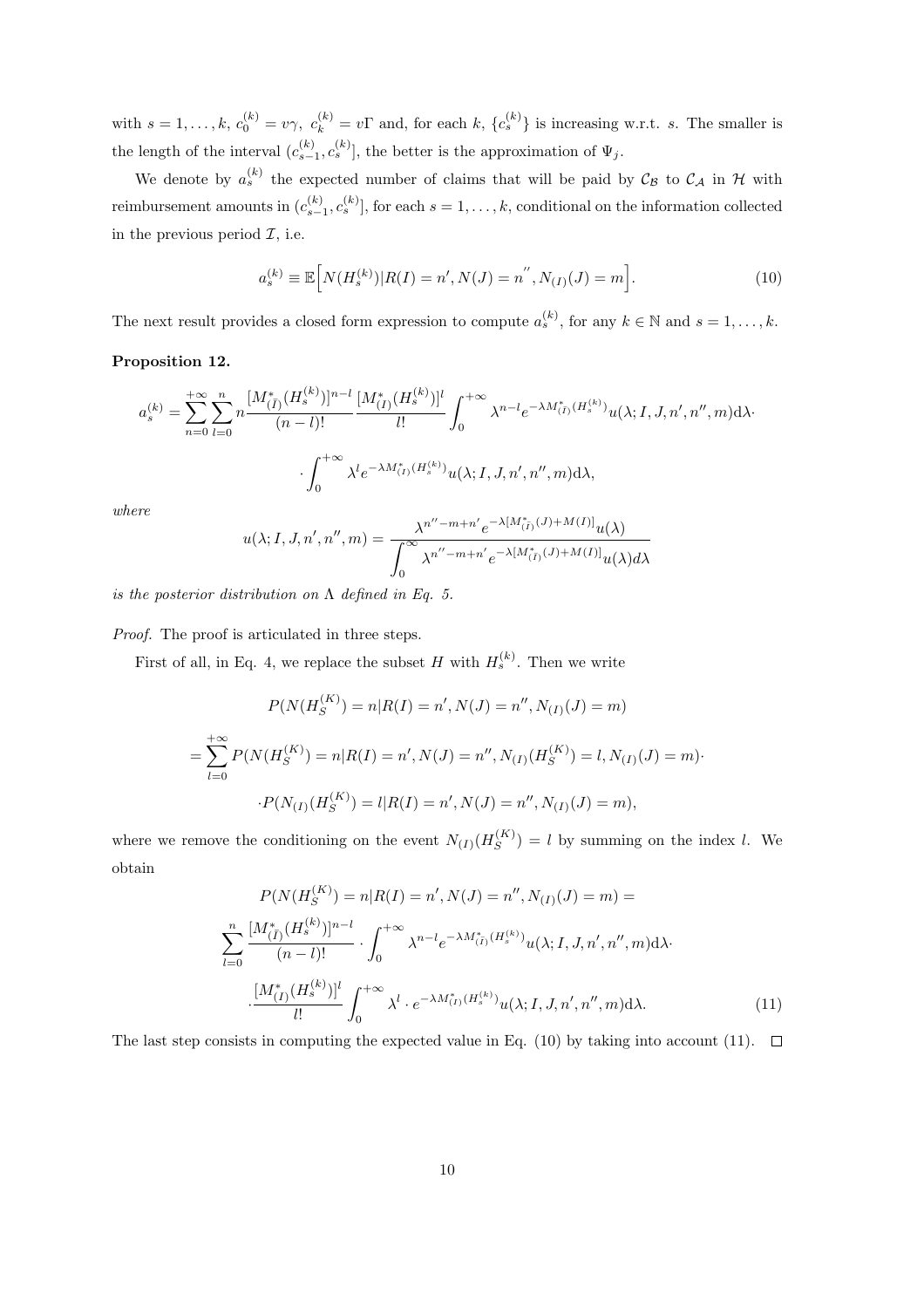By using Proposition 12, we can provide an upper and a lower approximation of  $\mathbb{E}[Q|R(I)]$  $n', N(J) = n'', N_{(I)}(J) = m].$ In fact, by letting

$$
\begin{aligned} \bar{\theta}_k &:= \sum_{s=1}^k c_s^{(k)} a_s^{(k)}, \\ \underline{\theta}_k &:= \sum_{s=1}^k c_{s-1}^{(k)} a_s^{(k)}. \end{aligned}
$$

For any  $k \in \mathbb{N}$ , we have

$$
\underline{\theta}_k \le \mathbb{E}[Q|R(I) = n', N(J) = n'', N_{(I)}(J) = m] \le \bar{\theta}_k. \tag{12}
$$

 $\{\hat{\theta}_k\}$  is non-decreasing and  $\{\bar{\theta}_k\}$  is non-increasing with respect to k. Moreover, there exists a constant  $q > 0$  such that

$$
\lim_{k \to +\infty} \underline{\theta}_k = \lim_{k \to +\infty} \overline{\theta}_k = q.
$$

By (12), setting the limit, we can conclude that

$$
\mathbb{E}[Q|R(I) = n', N(J) = n'', N_{(I)}(J) = m] = q.
$$

## 5 Concluding remarks

This paper deals with a reinsurance model in a SMPP framework. We assume that the reinsurance contract between two companies is a combination of contracts of two types: excess of loss and proportional. After analyzing some aspects of the theory of the SMPP's, we obtain an estimation result for the amount that the ceding company receives from the reinsurer. More precisely, we provide an estimate of the aggregate claim in a period, given the observation of claims and payments in a previous period.

Our approach is based on the invariance of stochastic structure of the process  $N$  with respect to R. In this respect, the assumption that the claims' arrival process has a SMPP structure is motivated, as already mentioned, by the correlation existing between delays and claims' sizes. The lack of independence between delays and claims' sizes imposes us to abandon the usual Mixed Poisson framework and to treat the claims' arrival process as a spatial process. In fact, consider the familiar simple model described as follows:

- $(i)$  the claims' arrival times are described by a one-dimensional Mixed Poisson Process;
- $(ii)$  the claims' sizes are i.i.d. and independent of the arrival times;
- (*iii*) the delays are i.i.d. and independent from the process  $R$ .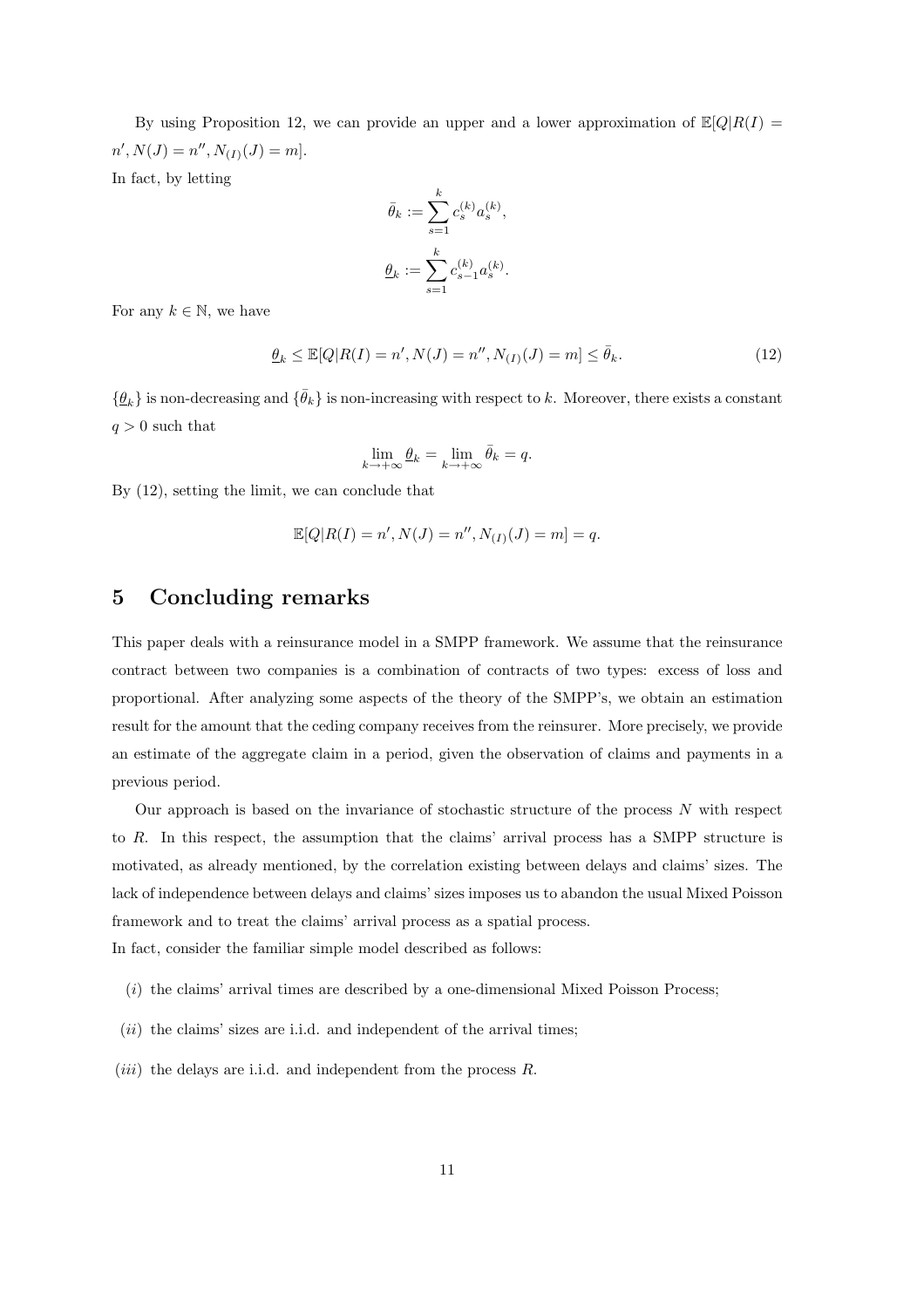Then, the process N has the same stochastic structure described by  $(i)$  and  $(ii)$ .

Generally this is not true anymore in the case when condition *(iii)* fails. As argued in our treatment, instead, it is the stochastic structure of SMPP that remains invariant, even in the case of stochastic dependence between delays and the process R.

We point out that, from a mathematical point of view, our discussion could be extended as follows:

- $\bullet$  the regions  $H$  are of more general shape than rectangles;
- time dependence between the upper and lower thresholds of the claims,  $\gamma$  and Γ, can be introduced. This could be the starting point for an extension of Theorem 5.

Our present theoretical assumptions, however, are convenient, in order to treat reinsurance models in agreement with empirical evidence and existing literature.

## References

- [1] Aase, K., 2002. Perspectives of risk sharing. Scandinavian Actuarial Journal 2, 73-128.
- [2] Centeno, M.L., 1985. On combining quota-share and excess of loss. ASTIN Bulletin 15, 49-63.
- [3] Centeno, M.L., 1986. Some Mathematical Aspects of Combining Proportional and Nonproportional Reinsurance. In: Goovaerts, M., de Vylder, F., Haezendonck, J., Reidel, D. (Eds.). Insurance and Risk Theory. Publishing Company, Holland, 247-266.
- [4] Centeno, M.L., 1991. An insight into the excess of loss retention limit. Scandinavian Actuarial Journal 2, 97-102.
- [5] Centeno, M.L., 1997. Excess of loss reinsurance and the probability of ruin in finite horizon. ASTIN Bulletin 27 (1), 59-70.
- [6] Centeno, M.L., 2002. Measuring the effects of reinsurance by the adjustment coefficient in the Sparre Anderson Model. Insurance: Mathematics & Economics 30, 37-50.
- [7] Cinlar, E., 1995. An introduction to spatial queues. In: Advances in queueing, Probability and Stochastics Series, CRC, Boca Raton, 103-118.
- [8] Crump, K., 1975. On point processes having an order statistic structure. Sankhya Ser. A 37, 396-404.
- [9] Daley, D.J., Vere-Jones, D., 1988. An Introduction to the Theory of Point Processes. New York: Springer-Verlag.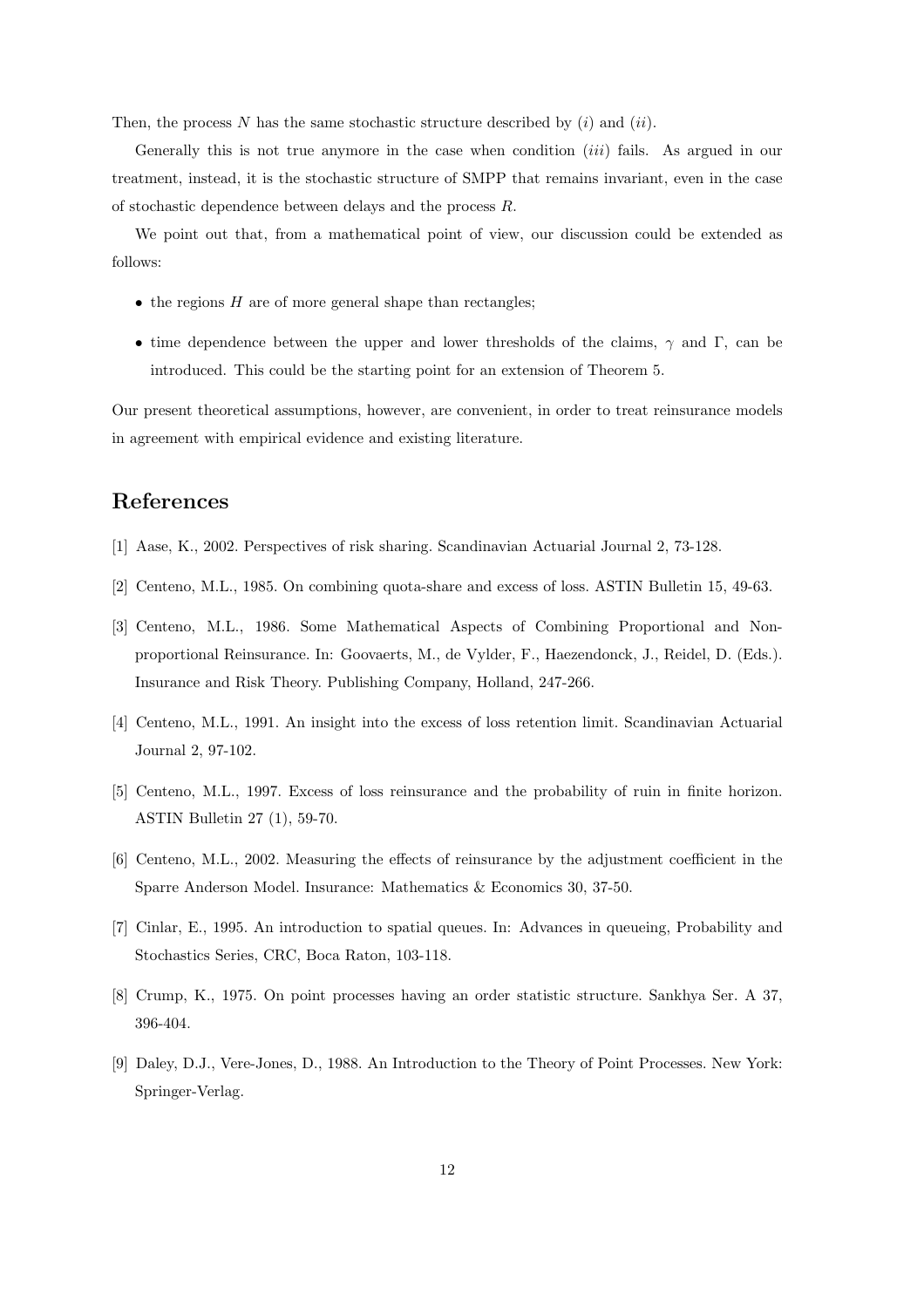- [10] Dickson, D.C.M., Waters, H.R., 1996. Reinsurance and ruin. Insurance: Mathematics & Economics 19 (1), 61-80.
- [11] Dickson, D.C.M., Waters, H.R., 1997. Relative reinsurance retention levels. ASTIN Bulletin 27 (2), 207-227.
- [12] Feigin, P.D., 1979. On the characterization of point processes with the order statistic property. Journal of Applied Probability 16, 297-304.
- [13] Foschi, R., Spizzichino, F., 2008. The role of the Order Statistic Property in Mixed Spatial Poisson Processes. In: Proceedings of the International Workshop on Applied Probability. Universit de Technologie de Compigne.
- [14] Grandell, J., 1997. Mixed Poisson Processes. Chapman & Hall, London.
- [15] Hipp, C., Vogt, M., 2003. Optimal dynamic XL reinsurance. ASTIN Bulletin 33, 2, 193-207.
- [16] Hurlimann, W., 1994a. Experience rating and reinsurance. In: XXV-th ASTIN Colloquium, Cannes, September 1994.
- [17] Hurlimann, W., 1994b. A note on experience rating, reinsurance and premium principles. Insurance: Mathematics & Economics 14, 197-204.
- [18] Hurlimann, W., 1994c. Splitting risk and premium calculation. Bulletin of the Swiss Association of Actuaries 2, 167-197.
- [19] Kaishev, V.K., Dimitrova, D.S., 2006. Excess of loss reinsurance under joint survival optimality. Insurance: Mathematics & Economics 39, 376-389.
- [20] Kaluszka, M., 2001. Optimal reinsurance under mean-variance premium principles. Insurance: Mathematics & Economics 28, 61-67.
- [21] Krvavych, Y., 2001. On existence of insurer's optimal excess of loss reinsurance strategy. Proceedings of 5th International Congress on Insurance: Mathematics & Economics.
- [22] Mirasol, N.M., 1963. The output of an  $M/G/\infty$  queueing system is Poisson. Operations Research 11, 282-284.
- [23] Renyi, A., 1967. Remarks on the Poisson process. Studia Scientiarum Mathematicarum Hungarica 2, 119-123.
- [24] Ross, S.M. 1996. Stochastic processes. New York: John Wiley.
- [25] Schmidli, H., 2001. Optimal proportional reinsurance policies in a dynamic setting. Scandinavian Actuarial Journal 1, 55-68.